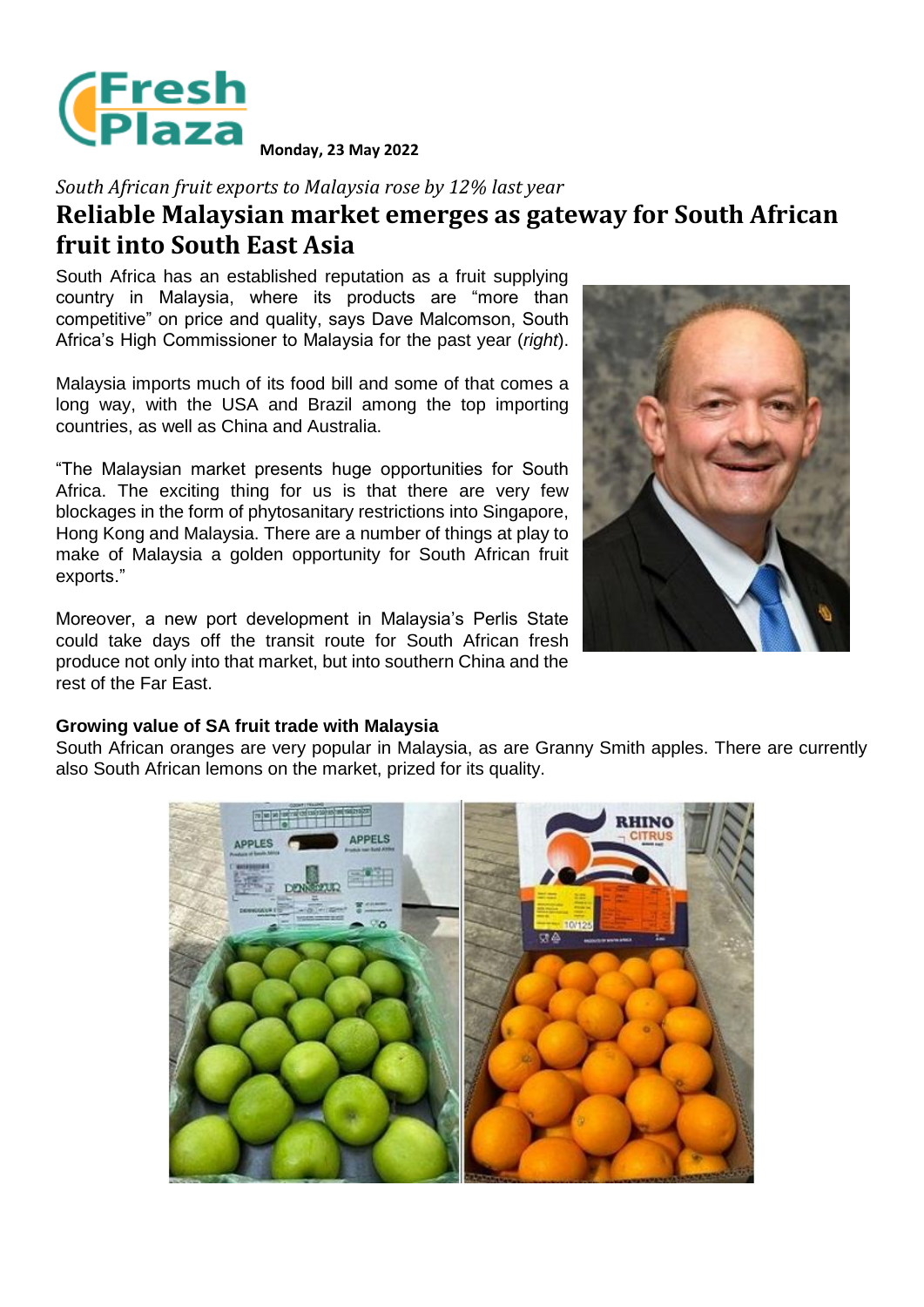Malaysia has a large Muslim population and orders for grapes and dates increase in the period before Ramadan, while its Chinese population ensures that the fruit trade benefits from Chinese Moon festival sales as well.

From 2020 to 2021, the High Commissioner points out, South African fruit exports to Malaysia jumped from 18% of the total bilateral import package to 30% of total imports. There are no import duties on citrus, and only a 4.5% duty on other categories.

"Twenty percent of South Africa's export package is manganese ores and concentrates, which remains in first place year in and year out, followed by citrus (oranges, lemons, grapefruit, soft citrus) and apples, pears and quinces in second and third position. And this year, for the first time, grapes entered the top 5 exports to Malaysia in fourth position. In fifth comes sugar cane and beet sugar."

The value of South African citrus exports increased by R150 million (8.95 million euros) to R721 million (43 million euros) in 2021, while apples and pears worth almost R590 million (35.1 million euros) were sent to Malaysia, the third largest importer of South African pomefruit.

*Right: South African lemons are prized for their quality in Malaysia*

## **Large trade imbalance**

South African fruit exporters note that the price difference between South African and Australian grapes has reduced in Malaysia, while competition from Egypt is increasing. However, South African fruit still enjoys price, quality and seasonal advantages that importers find attractive.

"We're trying to address the trade imbalance, but ultimately it's built on petroleum, which grew by R2 billion [119 million euros] last year," Dave says, pointing out that Malaysian Petronas has a majority

stake in South African petroleum firm Engen. Imports of petroleum products and palm oil make up 40% of South Africa's imports from Malaysia.

Malaysia exports high-value fruit such as durian to China and imports low-value vegetables like cabbage and onions from there.

A number of exporters told FreshPlaza that, given the high-quality of South African onions, an export opportunity to Malaysia could exist.

## **Africa, a food supplier for the 21st century**

**"**Malaysia has come to realise through the disrupted supply chains of recent times and rising food prices, that it's dangerous to be tied to only a few food sources," the High Commissioner continues. "Malaysia is a net food importer, primarily from China, Australia, India and Brazil, and an extraordinary amount of its GDP is spent on food imports. South Africa can provide food at the same or better quality and at competitive prices."

He puts the case of Africa to his hosts because, as he explains, Africa provides a valuable diversified supply chain, particularly as most of the world's arable land for the future is to be found in Africa.

In Malaysia, food prices are climbing significantly he says, putting pressure on particularly the price of protein. In response to this, South Africa exported its first consignment of Halaal-certified beef to Malaysia last year, to be followed by lamb and mutton once the certification process is complete.

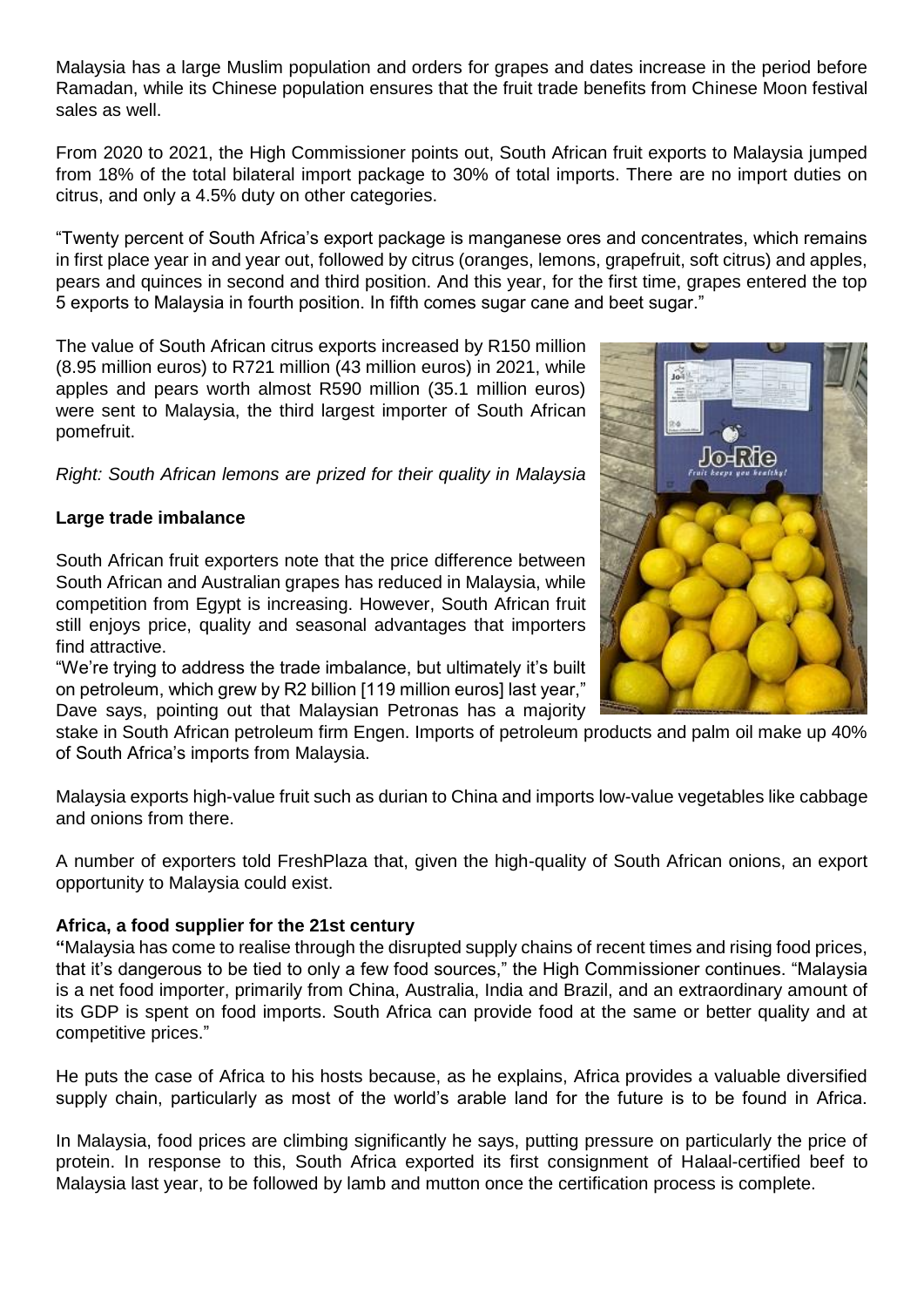*Right: South African grapes have climbed in the export rankings to Malaysia*

South Africa's extensive Halaal experience stands it in good stead to benefit from a global Halaal industry that is worth US\$3.1 trillion (and set to grow) and three of South Africa's Halaal certification bodies are recognized by Malaysia.

"Halaal certification is a key economic driver in markets like Malaysia and Indonesia, as countries like Australia and Brazil, without extensive Muslim populations of their own, have realised. It should be seen as a form of accreditation, decoupled from a religious context. Halaal today is an economic driver and a lifestyle choice rather than just a religious issue."

## **New port will sidestep the Straits of Malacca**



Currently South Africa's fruit to the Far East moves through the

Straits of Malacca, along with 40% of the world's cargo, but the waterway is predicted by some to reach full capacity within coming years.

Construction has started on the Mutiara Perlis inland port with associated food hub and cold chain (2 million square foot of refrigerated warehouses in the first phase) at Pedang Besar in Malaysia's state of Persil, which is on the border with southern Thailand, the narrowest point on the isthmus between the Straits of Malacca and the Gulf of Thailand, a 99km land bridge.

The government-supported consortium that is developing the jetty, inland port and food hub believes the development will provide major advantages to South African exporters, not only to supply into Malaysia but also as a hub to tranship into Thailand, Laos,

Cambodia, Vietnam, Indonesia, Taiwan and, of course, into China. It is partnering with a Chinese food distributor in the Perlis food hub, which will be operational by the end of next year.

"Our focus is connecting into the hinterland," explains Abbas Hyder Bilgrami, principal advisor to the Mutiara Perlis project. "Most South African produce for Malaysia goes through Singapore, which only imports for itself half of what Malaysia imports. We're proposing reversal of the flow. We want to streamline the whole process to get produce into the market, shaving off between a week and ten days when compared to taking produce to Qingdao, China."

Reducing the transit time by offloading and transhipping at Perlis, situated at the opening to the Straits of Malacca, results in a significant saving in fuel and freight costs. "Our vision is to create efficiencies at the receiving port to overcome the inefficiencies in South Africa."

There is excellent rail connectivity from Perlis to Thailand, he says, and from there to Kunming in southern China in two days by rail. The greater Mekong region can also be accessed from this point. Moreover, southern Thailand has a shortage of containers for its exports, while South African imports bring in containers which makes it, Abbas says, "a match made in heaven".

He continues: "South African fresh produce needs to get out there. We have a huge advantage in seasonality and the politics of the fruit trade, but we're not yet optimally benefiting from these